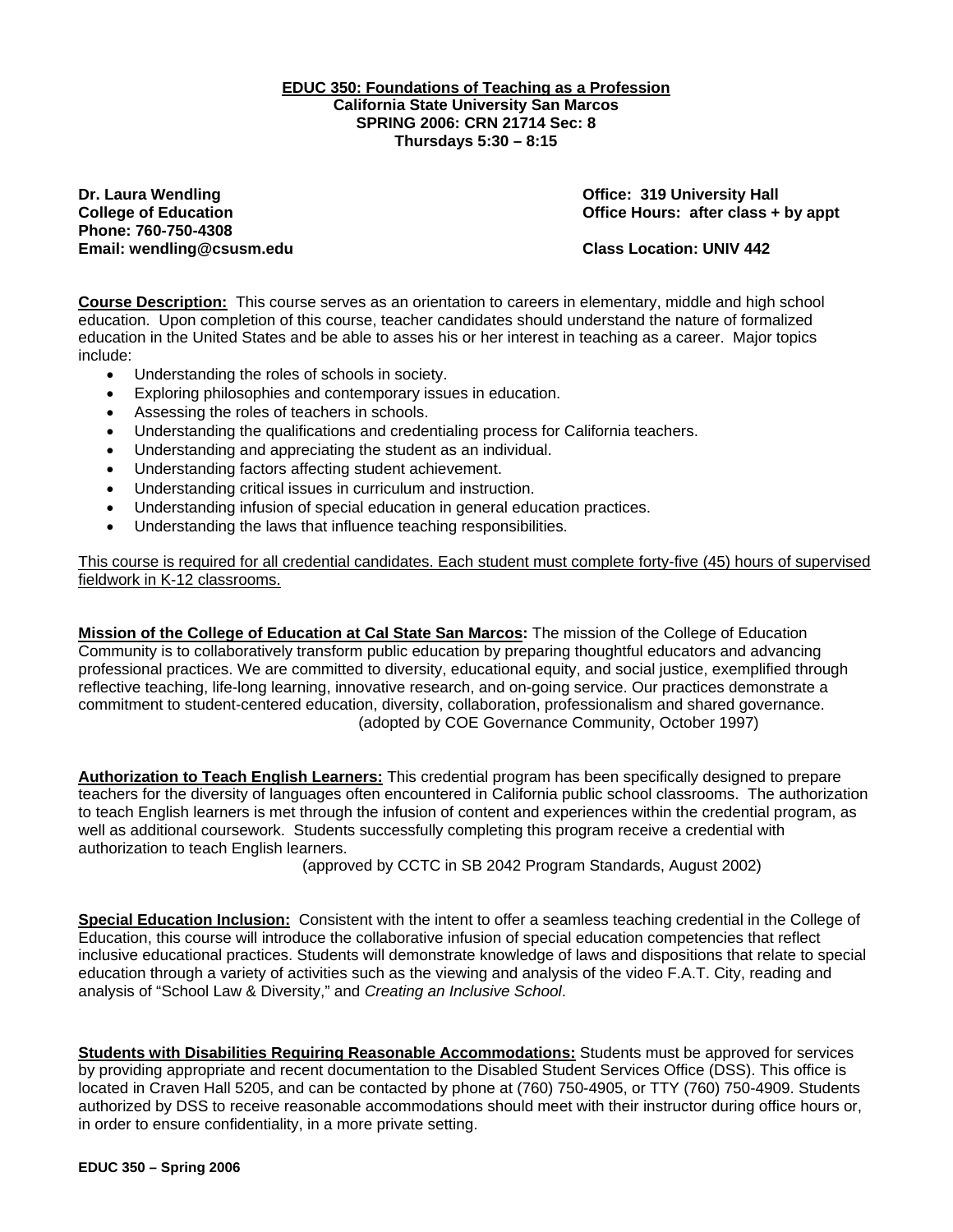**College of Education Attendance Policy:** Due to the dynamic and interactive nature of courses in the College of Education, all students are expected to attend all classes and participate actively. **Absences and late arrivals/early departures will affect the final grade**. A minimum grade of C+ is required in EDUC 350 to qualify as prerequisite for admission to the Cal State San Marcos teacher credential program. COE attendance policy states, "At a minimum, students must attend 80% of class time, or s/he may not receive a passing grade for the course at the discretion of the instructor. Individual instructors may adopt more stringent attendance requirements." Should students have extenuating circumstances, please contact the instructor as soon as possible. In this section of EDUC 350, the following attendance policy will apply: One class session may be missed without penalty to your grade. Each additional missed session will drop your final grade by 1/3 grade point.

**Credential Program Recommendations:** As one of several evaluation methods, EDUC 350 course instructors are asked for feedback concerning credential candidates who are applying for programs at Cal State San Marcos. Keep in mind that your professionalism and hard work in this class not only affect your course grade, but also indicate your readiness for a credential program.

**Field Work:** In addition to in-class work, assigned readings and projects, students will participate in forty-five (45) hours of supervised fieldwork assignments in a variety of public school settings. Approximately half of your time should be spent in one teacher's classroom, and the remainder of the time should be distributed among other classrooms. A recommendation (usually from the classroom teacher where most of the fieldwork is done), as well as a Field Experience Form with documented hours and teacher verification, are requirements for admission to the Cal State San Marcos Teacher Credentialing programs.

**Use of Technology:** Students are expected to demonstrate competency in the use of various forms of technology (i.e. word processing, electronic mail, use of the Internet, and/or multimedia presentations). Specific requirements for course assignments with regard to technology are at the discretion of the instructor. Keep a digital copy of all assignments for use in your teaching portfolio. Details will be given in class.

**Teaching Performance Expectation (TPE) for EDUC 350**: A primary goal of EDUC 350 is to begin the process of developing teacher candidates to become professional educators. The following TPE of the California Commission for Teacher Credentialing is expected to be met during this course:

# **TPE 12: Professional, Legal and Ethical Obligations**

Candidates are aware of their own personal values and biases and recognize ways in which these values and biases affect the teaching and learning of students. They resist racism and acts of intolerance. Candidates appropriately manage their professional time spent in teaching responsibilities to ensure that academic goals are met.

Candidates for a Teaching Credential understand and honor legal and professional obligations to protect the privacy, health, and safety of students, families, and other school professionals. They are aware of and act in accordance with ethical considerations and they model ethical behaviors for students. Candidates understand and honor all laws relating to professional misconduct and moral fitness.

#### **Teaching Performance Assessment for Developing as a Professional Educator**

The successful completion of the personal philosophy assignment is a requirement for completion of this course and is a component of partially meeting the TPE described above. This statement will be used for assessment both in the course and at completion of the College of Education program. Retain an electronic copy of your statement for submission for your portfolio at the completion of your teacher education program.

**All University Writing Requirement:** All courses at CSUSM require a 2500 word writing requirement. In this course, you will required to write extensively through the following assignments: weekly reading log, teacher interview, choice book report, contemporary issues research, educational philosophy paper, law and diversity paper, field experience reports, and various in-class writing assignments.

**CSUSM Academic Honesty Policy:** "Students will be expected to adhere to standards of academic honesty and integrity, as outlined in the Student Academic Honesty Policy. All written work and oral assignments must be original work. All ideas/materials that are borrowed from other sources must have appropriate references to the original sources. Any quoted material should give credit to the source and be punctuated with quotation marks.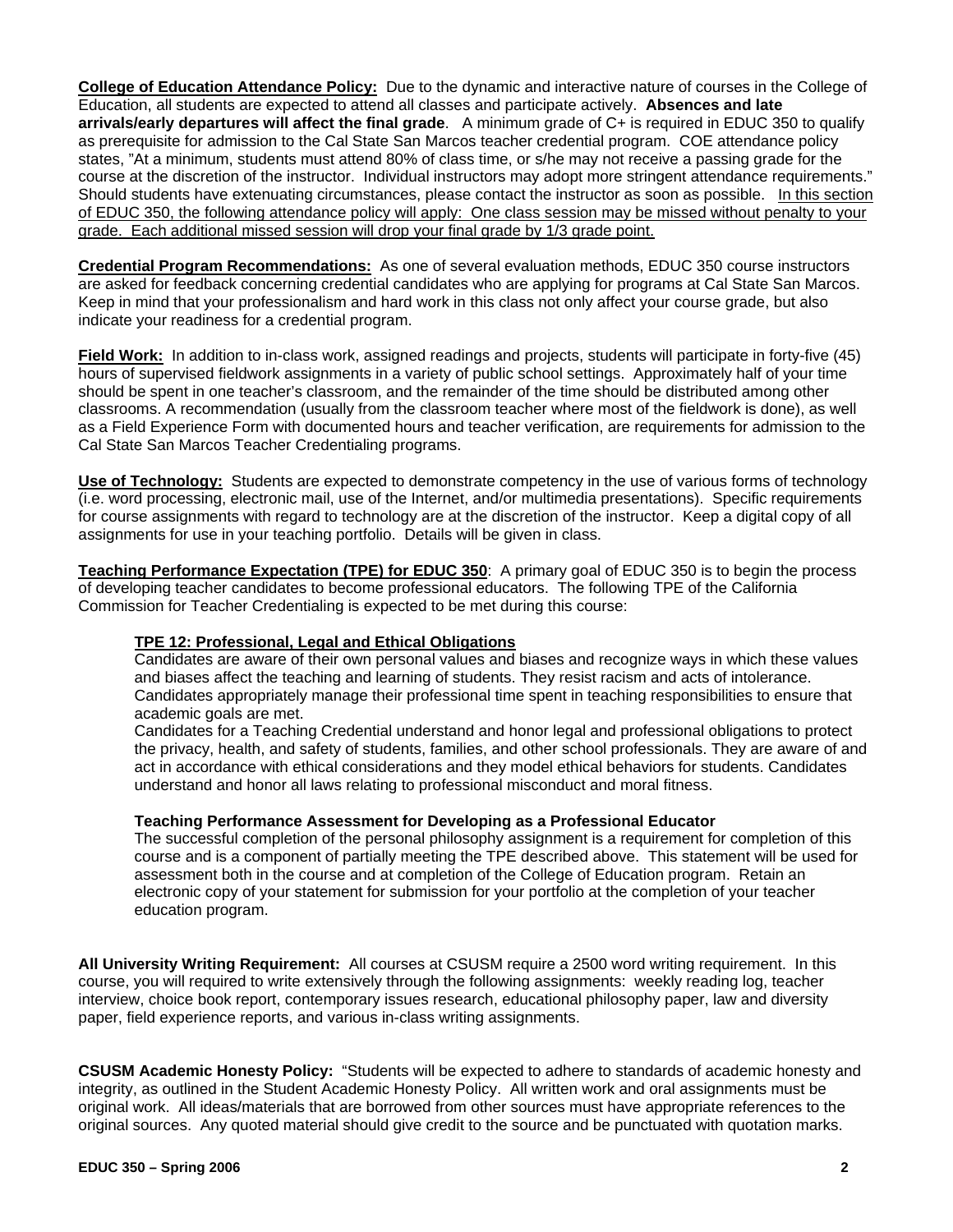Students are responsible for honest completion of their work including examinations. There will be no tolerance for infractions. If you believe there has been an infraction by someone in the class, please bring it to the instructor's attention. The instructor reserves the right to discipline any student for academic dishonesty in accordance with the general rules and regulations of the university. Disciplinary action may include the lowering of grades and/or the assignment of a failing grade for an exam, assignment, or the class as a whole."

**Course Requirements:** Teacher education is a professional preparation program. It is expected that students will come to class prepared to discuss the readings, submit required assignments, and participate in class activities. Students are expected to adhere to academic honesty and integrity, standards of dependability, confidentiality and writing achievement. Because it is important for teachers to be able to effectively communicate their ideas to students, parents, colleagues, and administrators, writing that is original, clear and error-free is a priority for the College of Education. It is expected that work will be turned in on time. Please discuss individual issues with the instructor.

**NOTE: If you will be absent, notify the instructor via email, as soon as possible, so arrangements can be made to save handouts, etc. You should also submit that day's written assignments via email to avoid deduction of points. Assignments are downgraded by 10% for each day late – after one week assignments receive no credit. Also, if you are given the option to revise your work, you must resubmit by the next class session.**

# **Required Texts:**

Armstrong D.G., Henson, K.T., and Savage, T.V. (2005). *Teaching Today.* Merrill Prentice Hall. **(TT)**

Villa, Richard A. and Thousand, Jacqueline S. (2005). *Creating an Inclusive School.* Alexandria, VA: Association for Supervision and Curriculum Development. (Chapter 2) **(CIS)**

## **One of the following "Choice Books" to be determined IN CLASS:**

Avi (1991). *Nothing but the truth*. Avon Books, Inc. Codell, E. R. (2001). *Educating Esmé*. Chapel Hill, NC: Algonquin. Diver Stamnes, A. (1995). *Lives in the Balance*. Albany, NY: SUNY Press. Foster, M. (1997). *Black Teachers on Teaching*. New York: New Press. Michie, G. (1999). *Holler If You Hear Me*. New York: Teachers College Press. Paley, V. G. (1993). You Can<sup>1</sup>t Say You Can<sup>1</sup>t Play. Cambridge, MA: Harvard Press.

# **ASSIGNMENTS...**

#### *Please keep a copy for yourself of all submitted assignments and do not submit papers in binders / folders.*

#### ¾ **Participation & Professionalism (10 points)**

This class is designed for hands-on, active learning that requires some "stepping out" in order to better understand the role of teacher and learner. Some of these activities include partner and small group teaching presentations, group discussions, and different kinds of reflective writing. The primary purpose of these assignments is personal reflection and growth, as well as serving as fuel for our discussions. Attend class prepared to discuss assigned readings/topics and to be a cooperative participant.

#### **Key skills/knowledge I'll be evaluating:**

- Do you participate in class discussions productively, sharing your knowledge and understandings?
- Can you interact productively with your peers, taking on a variety of roles (leader, follower, etc.)?
- Do you contribute appropriately during group work to do your "share"?
- Are you able to accept others' opinions?
- Are you supportive of others' ideas? Do you have a "can do" attitude?
- Do you support your peers during their presentations?
- Can you monitor and adjust your participation to allow for your ideas as well as others' to be heard?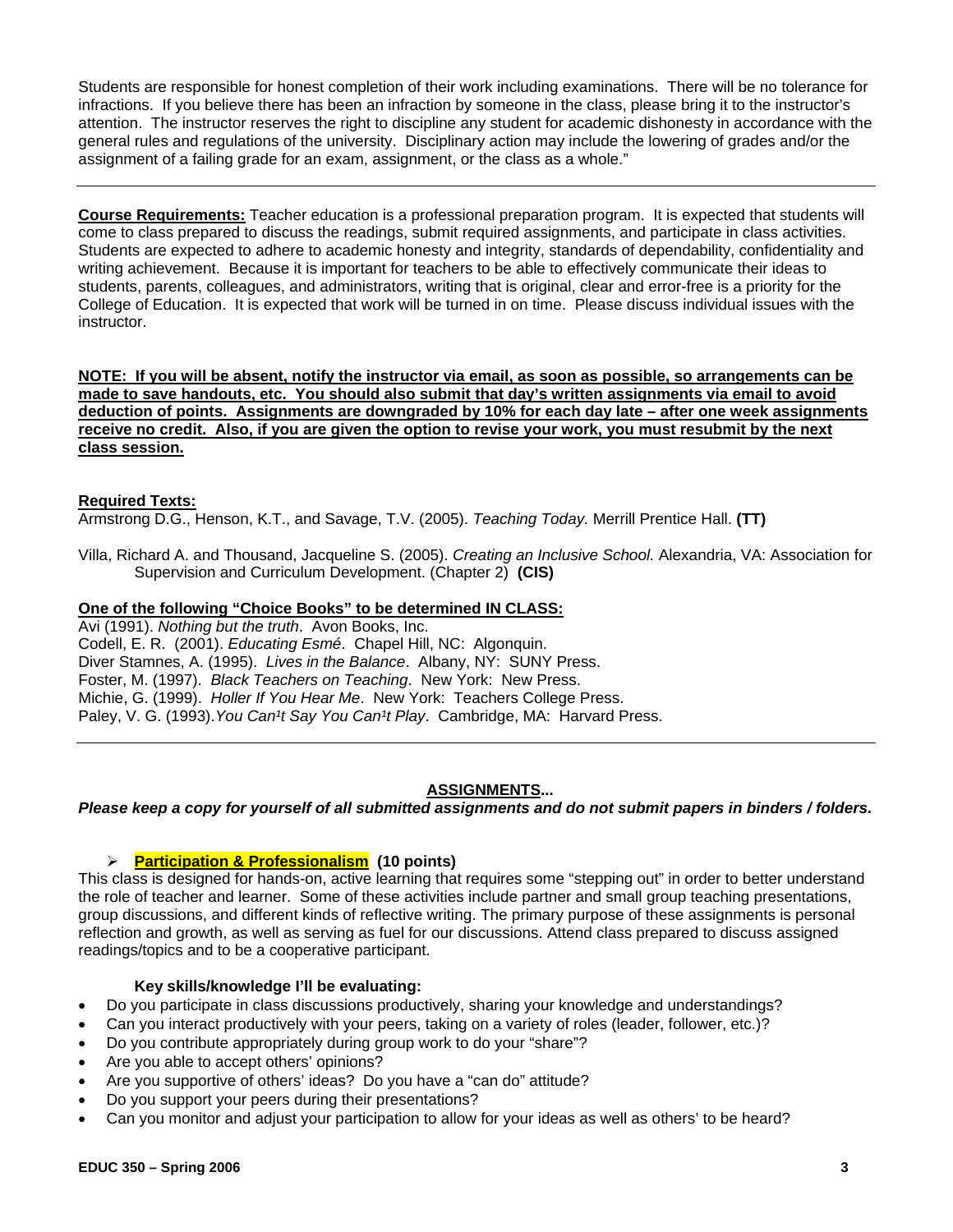# ¾ **Reading Response Log (10 points)**

The reading log provides an opportunity to reflect on learning about teaching through the assigned readings. In the log you will be asked to both summarize key points and reflect on what you have read. You will also share your writing with another student at the beginning of each class session. You will begin the semester with full credit. Points will be deducted if submissions are incomplete. Reduced credit will be given for late submissions. Reading Log format is provided later in this syllabus.

## **Key skills/knowledge I'll be evaluating:**

- At what level have you comprehended the reading? Is your work reflective of the issues and your thinking?
- What connections and relationships have you been able to make with the reading and prior class discussions, fieldwork, and class activities?

# ¾ **Field Experience Form (log) and Observation Reports (15 points)**

This assignment is designed to help you to better understand the complexity of today's classrooms, students and the various ways teachers address the needs of their classes – and to engage in a variety of classroom settings in order to determine if, and at what level, you might want to teach. Forms are located on the College of Education website under "Current Syllabi".

Students will maintain a log of hours spent observing/participating in classrooms. This log should reflect a minimum of 45 hours spent in various classrooms at different grade levels and on different sites. In addition, students will document their field observations, connections to concepts studied in EDUC 350, analyses, and questions. A minimum of 15 field observation reports is required. The format to be used will be explained in class.

#### **Key skills/knowledge I'll be evaluating:**

- Can you articulate your assumptions/expectations about a given setting and then identify how your observation affects those assumptions/expectations?
- Can you observe key details, seeing both the "big picture" of the classroom and specific methods, interactions, etc.?
- Can you responsibly monitor your placement to include meeting the requirements of varied settings and minimum hours?
- Can you relate your class work and readings to your observations and provide an insightful analysis?

# ¾ **Interview Assignment (10 points)**

Select one of the following individuals to interview:

- 9 *K-12 Public School Teacher*: One way to better understand what it is like to be a teacher is to talk to a real one! Interview one with at least 3 years of experience or one who has retired in the last year or two.
- 9 *Senior Citizen*: Find someone 60 years of age or older and compare/contrast schooling in the past and at present!
- 9 *Public School District Personnel Officer*: Go straight to the top and find out what the key local issues are as well as what districts are looking for when they hire new teachers!

Ideas for questions will be provided and you are encouraged to design your own questions. You will share your findings in class and turn in a written summary of the interview results, in narrative form, that will analyze the responses and provide personal reflections based on readings and class discussions.

#### **Key skills/knowledge I'll be evaluating:**

- Were you able to arrange, organize, and conduct an interview that yielded useful and interesting information?
- If you were not sure of answers, did you ask your interviewee for clarification so you understood? Did you use follow up questions to probe for deeper responses?
- Were the questions you created thought provoking?
- Were your analyses and reflections based on information you have learned in EDUC 350 and prior knowledge?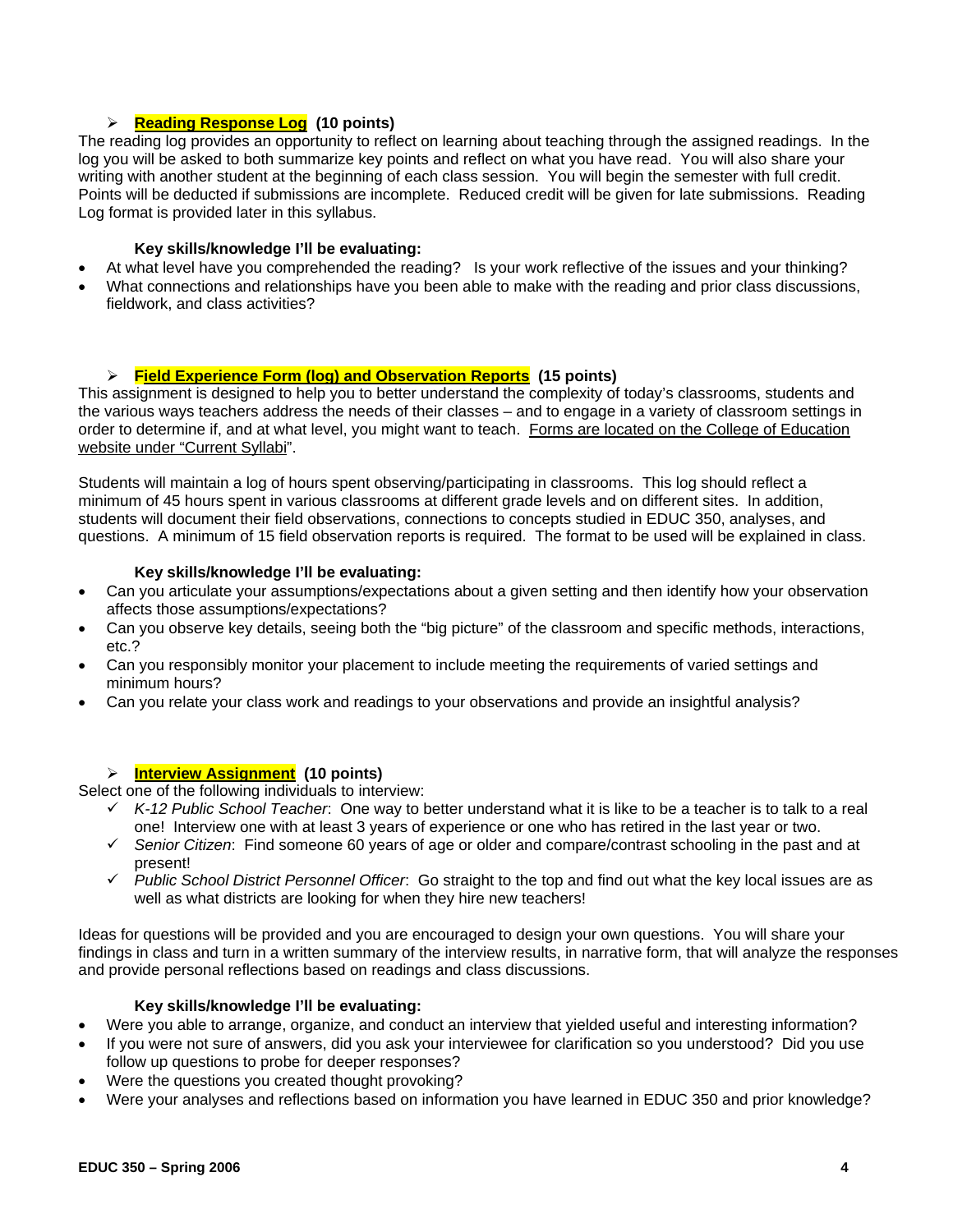# ¾ **Choice Book Report (and Oral Presentation) (10 points)**

Prepare a 2 -3 page essay (double spaced) on the teacher(s) whose experiences were chronicled in your Choice Book.

- $\checkmark$  How did the teacher(s) in your book tell his/her story (ies)?
- $\checkmark$  How did the teacher(s) learn about the students and their needs?
- $\checkmark$  What did the teacher(s) do to address the students' needs?
- $\checkmark$  How does the experience of the teacher(s) relate to the readings and discussions from your coursework this semester?

You must make explicit connections to coursework, and you must relate the book to your own thinking about teaching. All students selecting the same book will work together to prepare a group "dramatic" presentation to share your knowledge and insights with other students.

# **Key skills/knowledge I'll be evaluating:**

- Were you able to devise a well written book report that addresses the questions above in a thoughtful/analytical manner?
- Were you able to work well with your peers and develop an engaging group presentation?

# ¾ **Current Events in Education (5 points)**

Sign up for a date when you will be responsible for presenting an item from the week's news in education. The item may be from the internet (e.g., www.edweek.org/), newspaper, or magazine, and may pertain to local or national/international issues. You will summarize and present the importance of the news for your classmates in 2 - 3 minutes.

# **Key skills/knowledge I'll be evaluating:**

- Did you select an article that has depth and importance?
- Can you speak articulately about your article's content?

# ¾ **School Law and Diversity (10 points)**

Details for this written report are provided at the end of this syllabus.

# ¾ **Contemporary Issues Research (15 points)**

Choose a major contemporary issue in education that interests you and a partner. Research the issue together and prepare a 20 minute oral report to share in class. The presentation should provide a description of the issue, its pros and cons, an analysis of the issue's implications (the "so what"), and a summary or conclusion.

At the time of your presentation each partner group will provide a one page typed abstract as well as a selected reading list (10-15 references in bibliographic form) for each class member. The instructor's copy should include each member's name and a description of each person's role in researching the topic and developing the presentation. Each group will also be responsible for developing a peer and self-evaluation for their presentation that will be given to the instructor after the oral presentation is completed. Selected members of the class will use the peer evaluation, and the group presenting will use the self-evaluation. Additional guidelines, format, and suggested topics will be discussed in class.

# **Key skills/knowledge I'll be evaluating:**

- Do you understand a major issue affecting education and can you speak intelligently to your peers?
- Did you read from enough sources to gather relevant information and then present this in a synthesized manner?
- Are you able to organize resources (materials, people, etc.) in support of a goal (in this case, your presentation)?
- Did you present your information confidently, creatively, concisely and in an organized manner?
- Are you able to apply what you've learned about effective teaching to engage your audience during your presentation?
- Did you develop an appropriate abstract and bibliography?

#### **EDUC 350 – Spring 2006 5**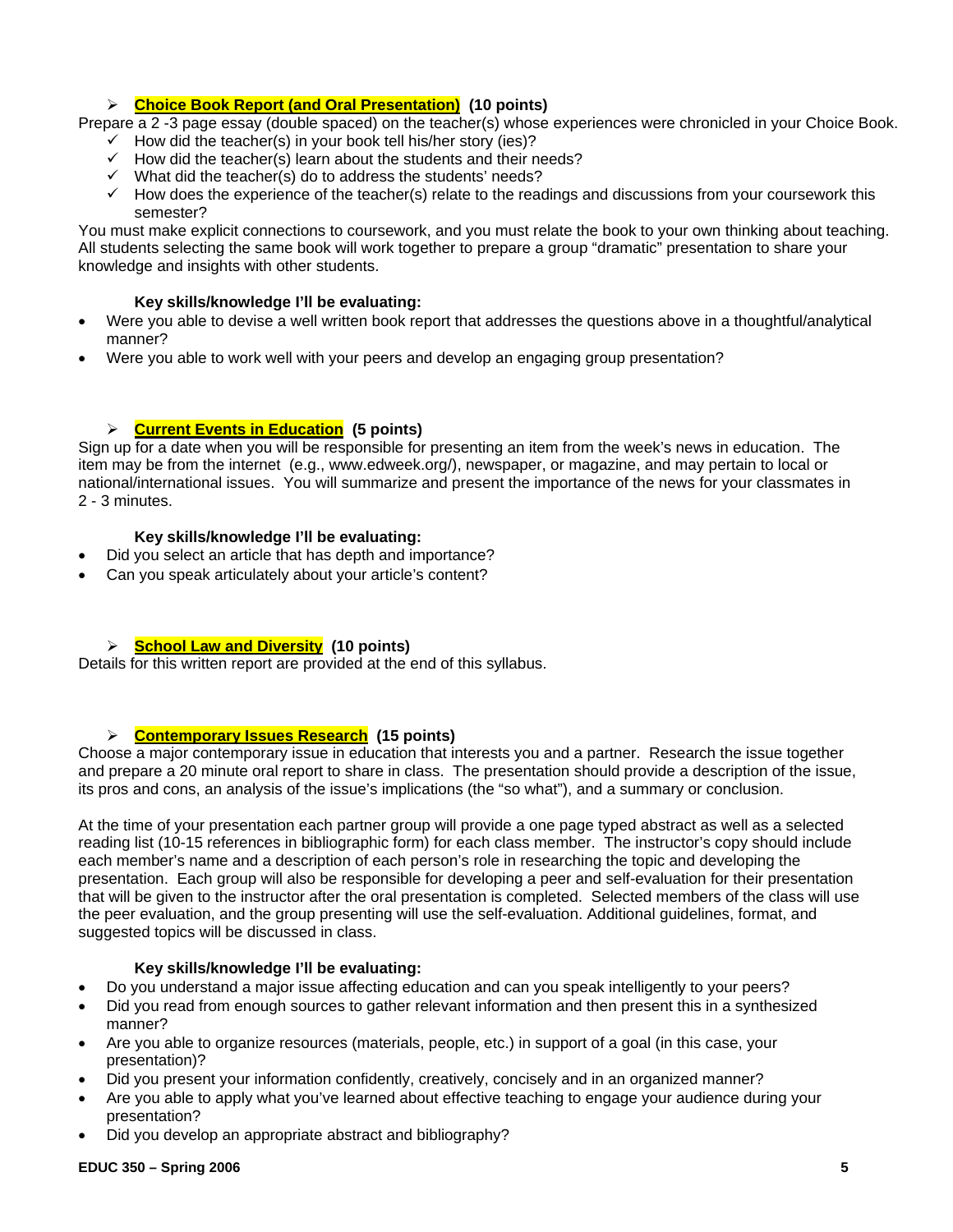#### ¾ **Personal Philosophy of Teaching, Learning, Schooling & Inclusivity (15 points)**

To summarize your learning in this course, help you to clearly articulate your emerging beliefs about teaching, learning, schooling, & inclusivity, and prepare for future interviews, you will be asked to submit a paper (4 to 6 pages, typed, double-spaced) in which you imagine what you would say to the hiring committee of a school district if asked to describe your own distinct set of beliefs about teaching, learning and schooling. In preparing this assignment you will develop the paper over the course of the semester and will experience the process of drafting, giving and receiving reader response, and revision as stages of the writing process (experiencing firsthand what you should do as a teacher with your students). More information about the paper will be given in class.

#### **Key skills/knowledge I'll be evaluating:**

- Did you draw on all your resources/experiences (not just the book) to write your philosophy?
- Are you clear about your own beliefs? Did you address the needs of all learners?
- Can you articulate your ideas fluently and coherently with correctness?
- Is it clear you have had enough exposure to schools to write your current philosophy?
- Did you address the areas of teaching, learning, schooling and inclusivity?

Grades will be determined by the total number of points earned (100 points possible):

|               | $A = 93-100$ $B+ = 87-89$ | $B = 80-82$ | $C = 73-76$ $D = 60-69$                |  |
|---------------|---------------------------|-------------|----------------------------------------|--|
| $A - 90 - 92$ | $B = 83 - 86$             |             | $C_+ = 77-79$ $C_- = 70-72$ $F = 0-59$ |  |

#### **Assignment Values**: (100 points)

Additional instructions regarding course assignments will be handed out in class.

| $\bullet$ | Participation and Professionalism      | 10 points |
|-----------|----------------------------------------|-----------|
| $\bullet$ | Reading Response Log                   | 10 points |
| $\bullet$ | <b>Field Experience Observations</b>   | 15 points |
| $\bullet$ | <b>Interview Assignment</b>            | 10 points |
| $\bullet$ | <b>Choice Book Report/Presentation</b> | 10 points |
| $\bullet$ | <b>Current Events in Education</b>     | 5 points  |
| $\bullet$ | School Law and Diversity               | 10 points |
| $\bullet$ | <b>Contemporary Issues Report</b>      | 15 points |
|           | Personal Philosophy of Teaching        | 15 points |

# **A Holistic View -- Grading Rubric: EDUC 350**

**This course will begin to prepare you for a career in which you will significantly impact human lives. No amount of training will ever be enough. Giving less than 100% is not sufficient. Therefore, your instructor assumes that everyone in the class will aim to perform at the highest level possible.**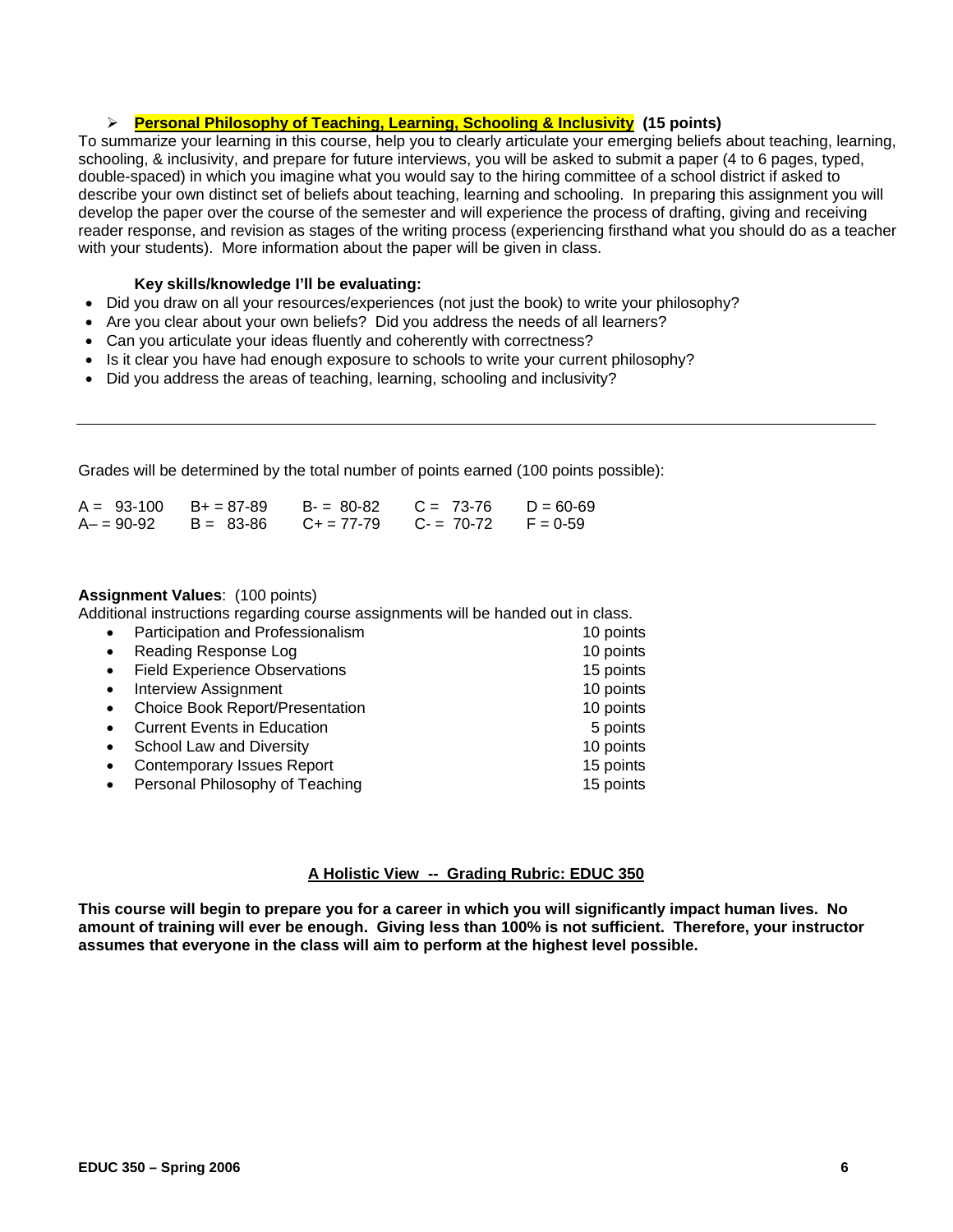Following are characteristics of an "A" student.

#### *An "A" student is one who:*

- $\triangleright$  completes all assignments on time and demonstrates the ability to summarize, analyze, and/or reflect at high levels.
- $\triangleright$  varies sources of information for assignments, demonstrating high degree of effort in pursuing varied perspectives around important educational issues.
- $\triangleright$  completes all the reading assignments and develops thoughtful and thorough responses.
- $\triangleright$  produces papers that reveal a commitment to self-discovery and learning.
- $\triangleright$  produces papers at a professional level in terms of both writing and content.
- ¾ develops a high quality presentation, demonstrating significant learning around a contemporary issue.
- $\triangleright$  presents confidently and intelligently, demonstrating effective teaching skills.
- $\triangleright$  completes assignments in/out of class with a focus on learning and exploration, pushing him/herself to better understand the profession through quality work.
- $\triangleright$  attends every class meeting and is fully engaged during class.
- $\triangleright$  pushes him/herself to new understandings by participating in discussions, sharing his/her opinions, and valuing others' perspectives.
- $\triangleright$  contributes to the positive environment of the class by respecting all members.
- $\triangleright$  completes the Personal Philosophy of Education paper to reveal significant understanding of the complexities of the education profession and to demonstrate learning around course goals.
- $\triangleright$  completes all field experience work (45 hours, 3 different settings, & 15 reports) with high quality analysis and reflection, and a willingness to "stretch" beyond what s/he already knows.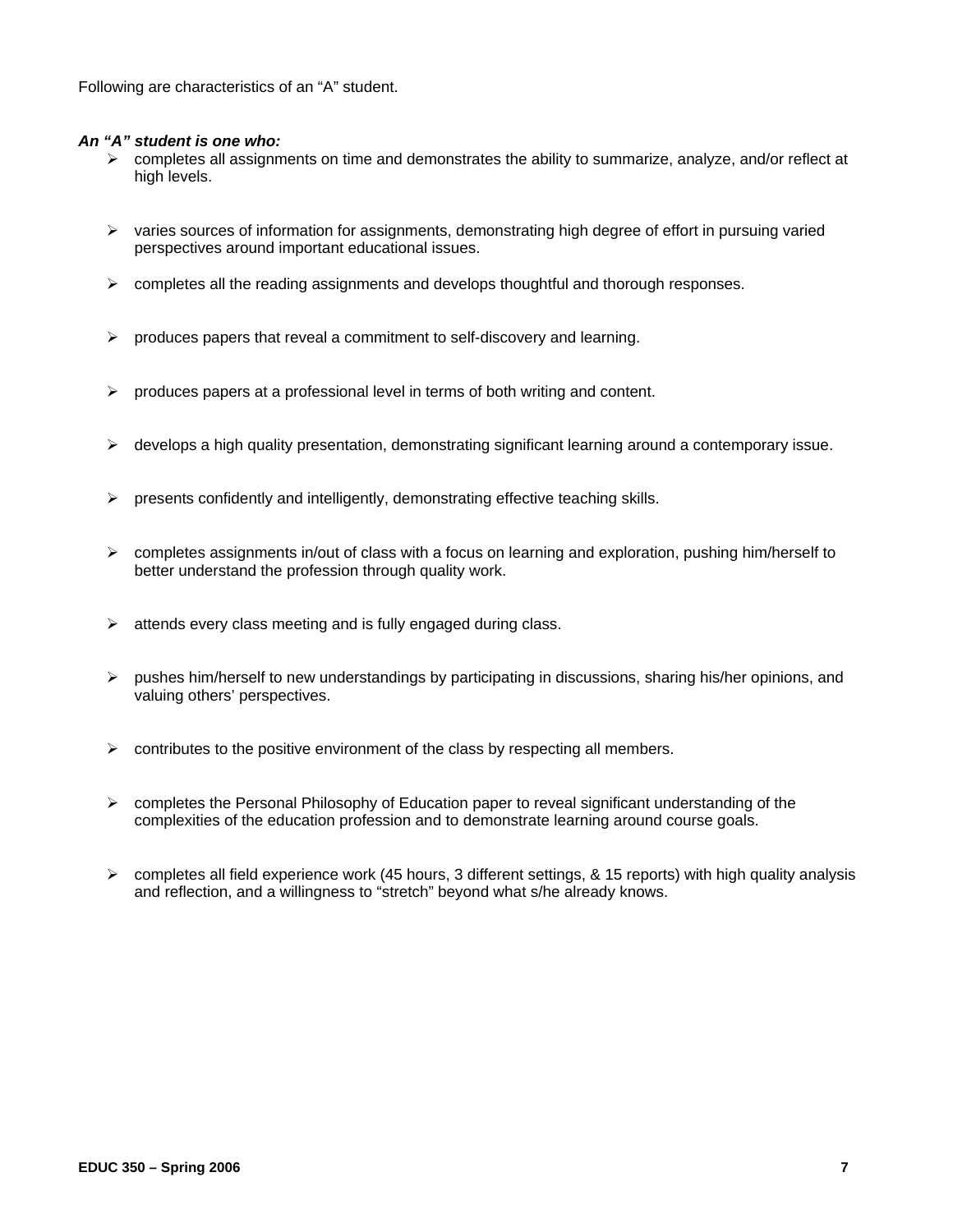# **EDUC 350 -- Anticipated Schedule**

| Wk          | <b>Date</b> | <u>Topic</u>                                                       | <b>Reading</b><br>(Logs) | <b>Assignment</b>                                     |
|-------------|-------------|--------------------------------------------------------------------|--------------------------|-------------------------------------------------------|
| 1           | 1/19        | Course Introduction<br>Why Teach?                                  |                          |                                                       |
| $\mathbf 2$ | 1/26        | Education in an Age of Change                                      | TT:1                     | Current Events (CE) # 1<br>small photo for me to keep |
| 3           | 2/2         | Becoming a Professional Educator                                   | TT:2                     | CE#2                                                  |
| 4           | 2/9         | Challenges of School Reform                                        | TT:3                     | CE#3<br>Interview Assignment                          |
| 5           | 2/16        | Profiles of Today's Learners                                       | TT:4                     | CE#4                                                  |
| 6           | 2/23        | <b>Responding to Diversity</b>                                     | TT:5                     | CE#5<br>Ed Philosophy - Draft 1                       |
| 7           | 3/2         | Contemporary Issues partner work - Part I - Library Research       |                          |                                                       |
| 8           | 3/9         | Needs of Exceptional Learners<br>F.A.T.City                        | TT:6                     | CE#6<br><b>Field Observations 1-5</b>                 |
| 9           | 3/16        | Lives & Work of Teachers - Choice Book                             |                          | CE#7<br><b>CB Presentations/Book Report</b>           |
| 10          | 3/23        | Contemporary Issues partner work - Part II - Presentation Practice |                          |                                                       |
| ---         | 3/30        | Spring Break - no class                                            |                          |                                                       |
| 11          | 4/6         | Curriculum & Instruction                                           | TT: 7 & 8                | CE # 8<br>CI Groups #<br>School Law & Diversity paper |
| 12          | 4/13        | Management & Discipline                                            | TT:9                     | CE#9<br>CI Groups #<br>Field Observations 6-10        |
| 13          | 4/20        | Including Inclusion                                                | CIS: 2                   | CE #10<br>$CI$ Groups $#$<br>Ed Philosophy--Draft 2   |
| 14          | 4/27        | Social & Philosophical & Historical                                | TT: 11 & 12              | Ed Philosophy Final Paper                             |
| 15          | 5/4         | Legal Issues<br>© Final Discussions ©                              | TT: 14                   | CI Groups $#_$<br>Field Observations 11-15 + Log      |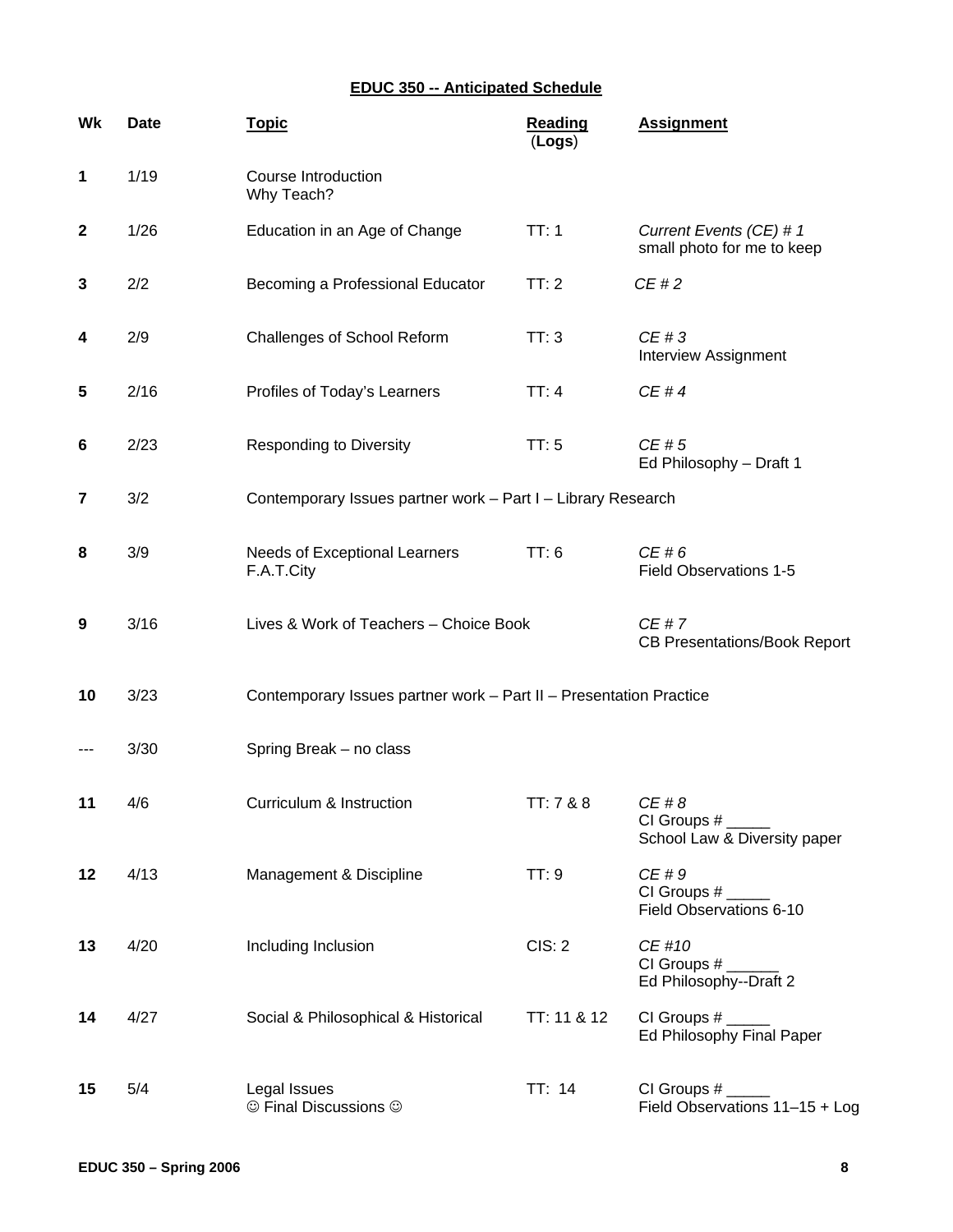# **EDUC 350 READING LOGS**

Your reading log will take the format of a conversation with yourself in which you will both summarize and comment on the week's assigned readings. By reflecting on your readings in this manner, it is expected you will both better remember what you have read, as well as become more focused on the issues you feel are the most important, intriguing, usable or questionable.

#### FORMAT

\*Reading Logs should be typed.

\*Divide your paper down the middle to form two columns.

\*Enter headings according to the example below, including your name, the course number, your nicknumber, the date, the chapter/author.

\*Use the left column to write a summary of the reading. This may include quotes (note page number), prose and bulleted points of information. Choose the key points that YOU feel are most essential. Aim for 5 to 7 points. When two chapters are assigned select 3 points from each chapter.

\*Use the right column to record your comments, thoughts, impressions, questions, etc. These comments should directly correspond to what you have written in the left column, so try to line up the corresponding pieces of text.

\*Leave a bit of space at the end for reviewer comments.

#### **RESPONSE TO READING LOGS**

At the beginning of each class, find a colleague and exchange logs. Take a few minutes to read what your partner has written, and then write a one or two sentence response. This will give you the opportunity to view the readings from another perspective.

Note: Reading Logs submitted late and/or without reviewer comments will not receive full credit.

\*\*Example Format for Headings\*\*

| <b>Suzy Smarts</b><br><b>EDUC 350</b><br>1/27/06<br>Reading: TT - Chapter 4 | (Nicknumber) 17 |
|-----------------------------------------------------------------------------|-----------------|
| <b>SOURCE</b>                                                               | <b>COMMENTS</b> |
|                                                                             |                 |
|                                                                             |                 |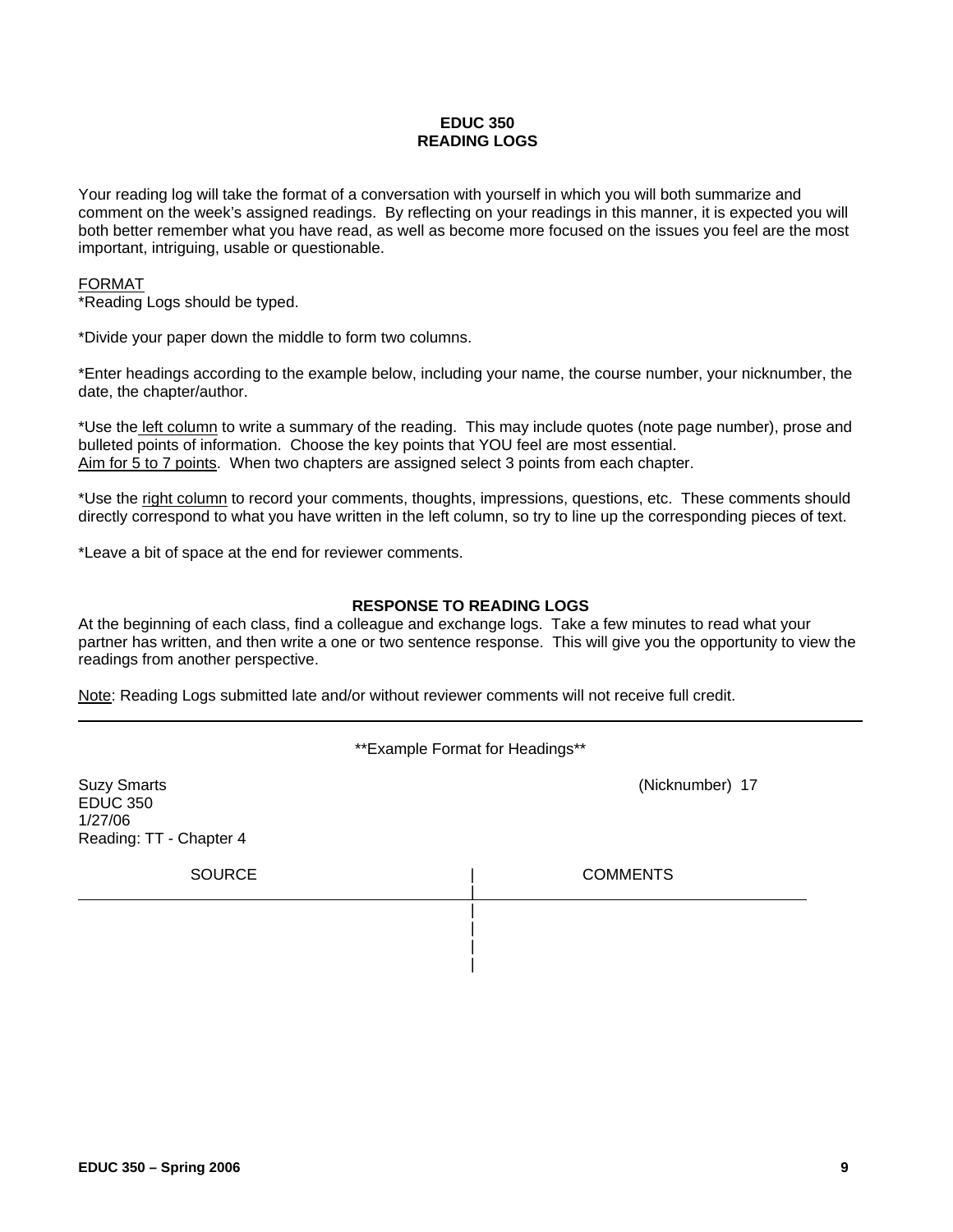# **LAW AND DIVERSITY ASSIGNMENT**

You will apply your understanding of the legal context of inclusive education and laws that influence teaching responsibilities.

#### **Study the following chapters and web sites:**

Thousand, J.S. (passed out in class) Laws related to special education that affect teachers.

Villa, R. A. & Thousand, J. S. (1995). Creating an inclusive school. Alexandria, VA: Association for Supervision and Curriculum Development. Read all of Chapter 2.

U.S. Disability Law. Internet address: www.law.cornell.edu/topics/disability.html

#### **Includes information about laws affecting people with disabilities.**

OSERS IDEA Home Page. Internet address:

www.ed.gov/offices/OSERS/IDEA

Explanation of federal legislation known as IDEA, which ensures a free appropriate education in the least restrictive environment for children with disabilities. The latest l997 federal reauthorization of the law is explained in detail.

#### **Reflection and Applications:**

Apply your understanding of the legal context of inclusive education and laws that influence your teaching responsibilities by:

- 1. In writing, identify five laws or court decisions that influence you as a professional educator. At least one of these five must relate to special education law.
	- Identify the law / court decision and give a rationale for each selection.
	- Why is it important to you?
	- How might they affect your teaching?

2. Be prepared to share your selections and rationale for selection of the laws and decisions on the date assignment is due.

Note – It is suggested that you use one page (double spaced) to address each of the 5 laws or court decisions. Identify the law at the top and then provide your rationale.

#### **Laws Related to Special Education that Affect Teachers**

#### By Jacqueline Thousand

Chapter 2 of Villa and Thousand (l995), Contemplating Inclusive Education from a Historical Perspective, charts over 200 years of history which has brought us as a country to embrace inclusive educational opportunities for all children. What follows is a summary of key court cases and legislation which have shaped special education and the teacher's role in supporting students with varying learning and language differences. For more detail see these two web sites: www.law.cornell.edu/topics/disability.html and www.ed.gov/offices/OSERS/IDEA.

#### **Legislation Related to Special Education**

The development of special education services in this country has been greatly influenced by the civil rights movement of the l960s. Out of the movement came legislation designed to prevent discrimination. For instance Section 504 of the Vocational Rehabilitation Act of l973 is a civil rights law that prevents discrimination against all persons with disabilities in programs the receive federal funds. Since all public schools receive federal funds in some form, Section 504 ensures equal opportunity for students' participation in the full range of school activities. Also, through Section 504, some students who are not eligible for special education services may receive accommodations to assist them to be successful in school. For example, students with health problems such as asthma or extreme allergies as well as other challenges that do not make them eligible for special education my receive assistance through Section 504.

The Americans with Disabilities Act (ADA), signed into law by President Bush in l990 extends the Vocation Rehabilitation Act of l973 by protecting all individuals with disabilities from discrimination and requires employers to make reasonable accommodations for employees with disabilities. ADA does not deal directly with education;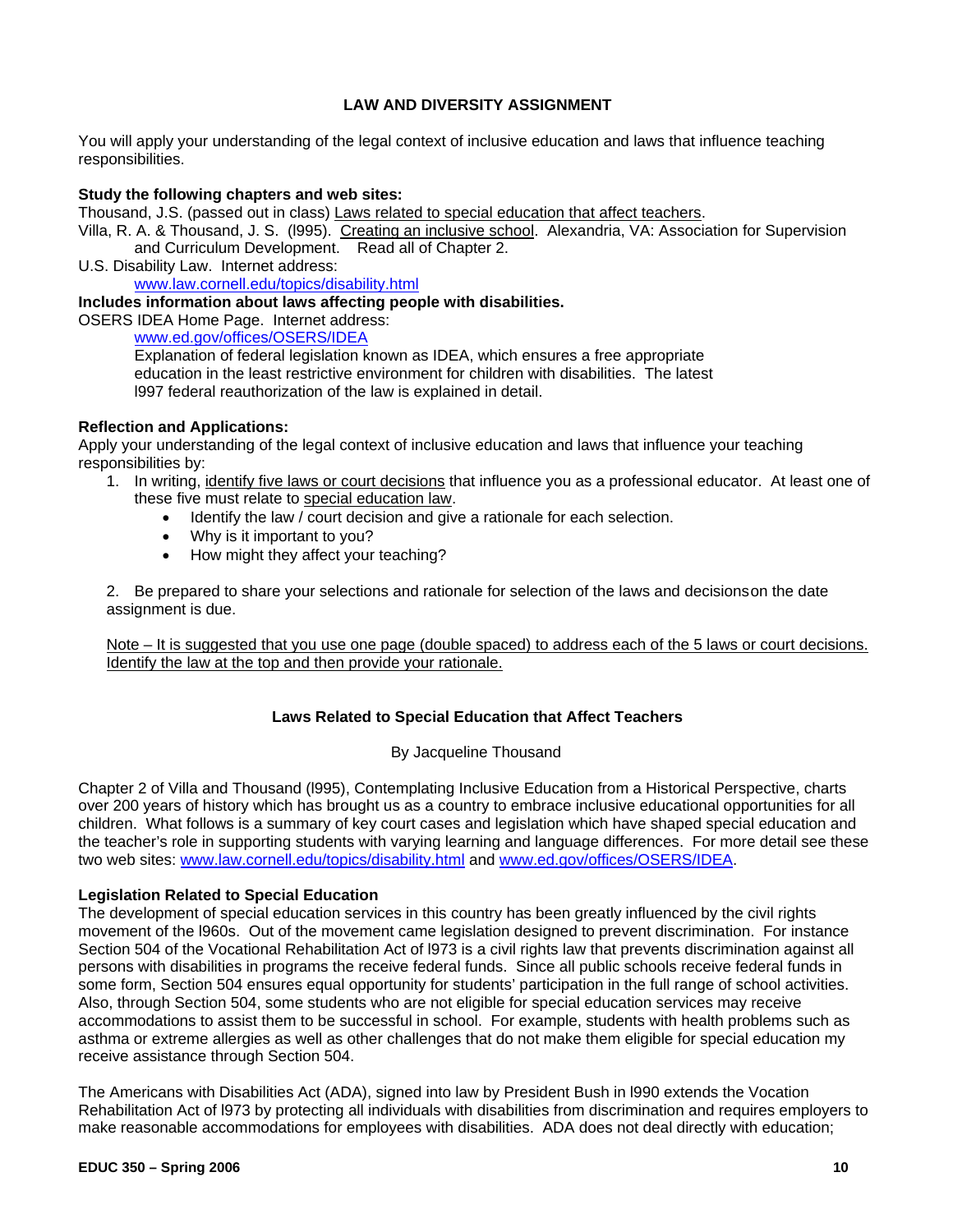however, it does clarify the civil rights of all people with disabilities and ensures that buildings, transportation, and other public places (including schools) are accessible to people with disabilities. Your school must be accessible to wheelchairs, for instance. If it is not, it must undergo renovations to install ramps, elevators, or wide entryways.

In l975 the U.S. federal government finally made a legal commitment to the education of students with disabilities. In that year Congress passed Public Law 94-142, the Education for the Handicapped Act (EHA) which set federal guidelines for special education services. It translated early court decisions into civil rights principles for students with disabilities and mandated the six concepts that have guided special education practice ever since. Those six principles are:

- 1. **Free Appropriate Public Education**. Students with disabilities are entitled to attend public schools and to receive the educational services they need. This education is provided at no cost to parents.
- 2. **Least Restrictive Environment**. Students with disabilities must be educated in the least restrictive environment in which they can succeed with support. For most students, this environment is the general education classroom.
- 3. **Individualized Education Program**. Services for students with disabilities must be individually tailored. This is accomplished by annually developing or revising an Individualized Education Program (IEP). Every IEP includes a statement of the student's current performance levels, a set of goals and accompanying short-term benchmarks or objectives for achieving the goals. The IEP clearly specifies who is responsible for delivering various aspects of the student's program, how progress will be evaluated, and where and how long services will be provided.
- 4. **Nondiscriminatory Evaluation.** Students are to be assessed using instruments that do not discriminate on the basis of race, culture, or disability. In considering eligibility for special education, students must be assessed by a multidisciplinary team in their native language using tests that directly relate to the area(s) of concern for which the child was referred.
- 5. **Due Process**. Due process procedures protect students with disabilities and their parents in all special education affairs. Specifically, if a disagreement occurs between the family and school personnel regarding a student's eligibility for special education, no changes can be made in the student's services until an impartial hearing and, if necessary, the appropriate court resolves the issue. School personnel also are protected if they disagree with parents' requests for services; they also may use due process procedures to resolve the dispute.
- 6. **Zero Reject and Child Find**. No student may be excluded from public education because of a disability. Each state also must take action to locate children who may be entitled to special education services.

Public laws must be periodically reauthorized. The l990 reauthorization of P.L. 94-142 described above changed the law to the Individuals with Disabilities Education Act (IDEA). The more suitable person-first language of "individual with disabilities" replace the unfavorable labeling language of "the handicapped" in the title of the legislation. This law added significantly to providing education to very young children with disabilities and preparing older student for transition to post-secondary life. Two new categories of disability – autism and traumatic brain injury – were added to the already existing categories of learning disabilities, speech or language impairments, mental retardation, emotional disturbance, hearing impairments, visual impairments, deaf-blindness, orthopedic impairments, multiple disabilities, and other health impairments. It also funded projects to promote the inclusion of students with severe disabilities in general education.

In l997, President Clinton signed into law the second reauthorization of P.L. 94-142 and accompanying amendments know as IDEA 97. Seven significant changes greatly affect schools, teachers, and educational and assessment practices**.** 

- 1. **General Education** Teacher Involvement. At least one general educator must participate as a member of a student's IEP team. The IEP also must directly address the student's participation in general education and must justify placements that are not in general education.
- 2. **Evaluation and Eligibility**. IDEA 97 clarifies that when parents consent to have their child evaluated, they are not consenting to possible future special education placement. Students cannot be made eligible for special education because of past poor instruction or because of language differences. Previous requirements that a comprehensive reevaluation occurs every three years can be modified if the family desires; already existing information can be used rather than repeated administration of standardized tests.
- 3. **Assessment of All Students**. Historically students receiving special education services were not included in state, district, or school-wide assessment of student performance. IDEA 97 corrected this by requiring that by July, 2000, each state must assess the academic progress of students who have IEPs by including them in the standardized assessments other students task or by using an alternative assessment process.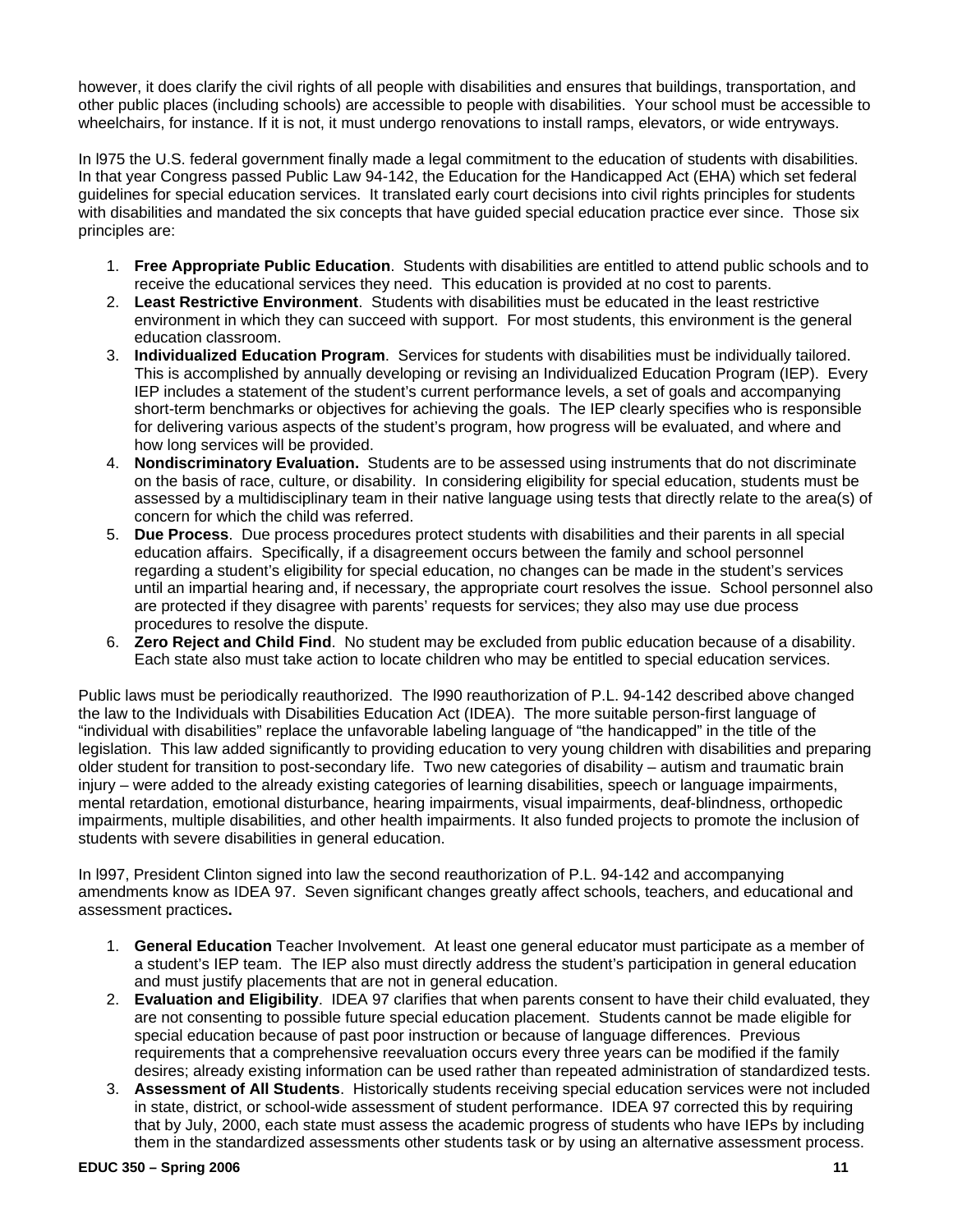Students who need appropriate adaptations such as extended time or large print during assessment are entitled to these adaptations.

- 4. **Discipline**. If needed, the IEP must include strategies for addressing student behavior issues. A behavior pan must be developed, if a student is suspended or placed in an alternative interim placement. If a student with disabilities brings a weapon or drugs to school, the school now has the option to place the student in an alternative placement for up to 45 days; and that placement must provide continued special education services.
- 5. **Transition.** Beginning at age 14, IEPs must address the transition to post-secondary needs of students eligible for special education. These needs must be updated annually, with increasing detail each year as to the school and outside services (e.g., community vocational education) the student will access.
- 6. **Paraprofessionals**. Paraprofessionals, teaching assistants, aides, and like personnel must be trained for their jobs and appropriately supervised.
- 7. **Mediation**. As part of due process procedural rights, each state must make mediation available to parents as an early and informal strategy for resolving disputes over a student with disabilities' identification, placement or services. The State bears the cost of mediation. Parents do not have to mediate; and mediation may not delay a possible due process hearing.

## **Court Cases Influencing Special Education**

Issues concerning students with disabilities are addressed by federal and state laws. How these laws are interpreted often is resolved through the courts. Since 1954, many hundreds of legal decisions have clarified the rights of students with disabilities and the role of educators in supporting these children's education. In many instances court decisions led to the development of and passage of legislation. As you review some of the landmark decisions listed here, you should notice how they influenced legislation described earlier.

- **Brown v. Board of Education (l954).** This probably is the most important case in establishing the principle that school segregation denies equal education opportunity. Although the decision refers primarily to racial segregation, it is viewed as the foundation for ensuring equal educational opportunity for students with disabilities.
- **Diana v. State board of Education (l970).** California was required to correct biased assessment practices with Chinese American and Mexican American students. Students for whom English was not a primary language had to be assessed in both their primary language and English; culturally biased items had to be dropped from tests and alternative intelligence tests had to be developed to reflect Mexican American culture.
- **Larry P. v. Riles (l984).** In California it was ruled that IQ testing as a basis for identifying African American students as mentally retarded for special education purposes was discriminatory. California schools were ordered to reduce the disproportionately high numbers of African American students in special classes for students with mental retardation.
- **Honig v. Doe (l998).** This decision ruled that if a students is excluded from school for more than 10 days, it was a change of placement and all procedures for making a change of placement must be followed.
- **Daniel R.R. v. State Board of Education. (l989).** This decision established the consideration of the following two factors in determining the appropriateness of a placement for a student with disabilities: 1) whether a student can be satisfactorily educated in general education with supplementary supports and services, and 2) whether, in cases in which the general education setting is not successful, the student is mainstreamed to the maximum extent appropriate.
- **Oberti v. Board of Education of Clementon School District (l993).** This case is considered key in establishing the principle of inclusive education. In this case concerning a student with Down syndrome, the district court ruled and the court of appeals upheld the ruling that school districts must make available a full range of supports and services in general education to accommodate the needs of students with disabilities. The court stipulated that because a student learns differently from others does not necessarily warrant exclusion from general education.
- **Doe v. Withers (l993).** Mr. Withers, a history teacher, was responsible for making oral testing accommodations for Douglas Doe, a student with learning disabilities who was in his class. Although a state legislator, Mr. Withers refused to provide the oral testing. Consequently, Douglas failed the class, making him ineligible for athletics. The court awarded the family \$5000 in compensatory damages and \$30,000 in punitive damages. This case is widely cited as an example of general educators' responsibility to make good faith efforts to provide required accommodations for students with disabilities.
- **Sacramento Unified City School District v. Rachel H. (l994).** This case is another historic national victory for inclusive education, not only because the Ninth Circuit U.S. Court of Appeals required the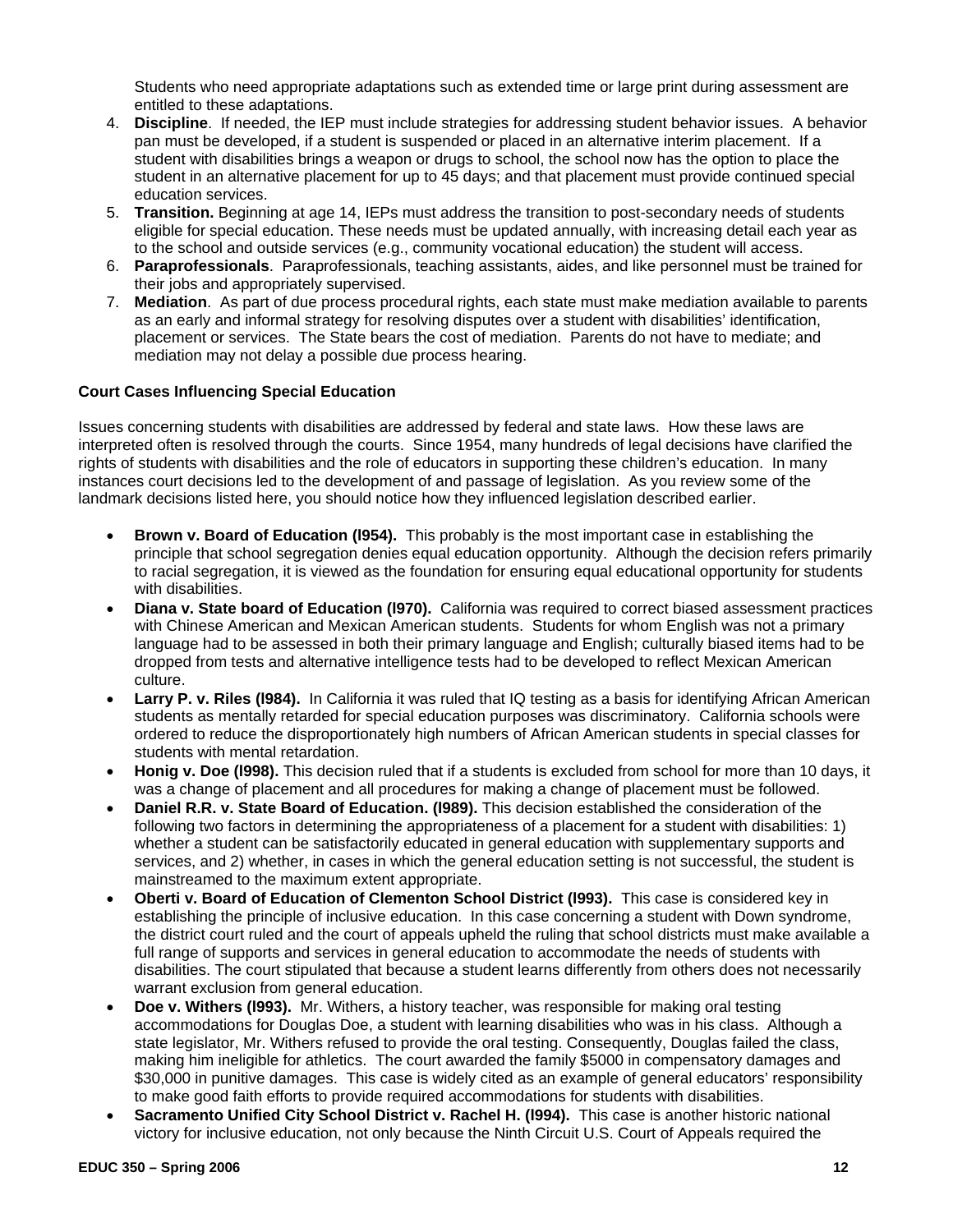Sacramento school district to place Rachel Holland, a girl with severe disabilities, in regular education classes full-time with non-disabled peers, but because the U.S. Supreme Court refused to hear the school district's 11th hour appeal to overturn the Ninth Circuit's decision. This left the circuit court's landmark decision intact and, in the words of the Holland's attorney, "signaled the end to a system that automatically excludes children with disabilities from the regular classroom and relegates them to segregated 'handicapped only' classes.